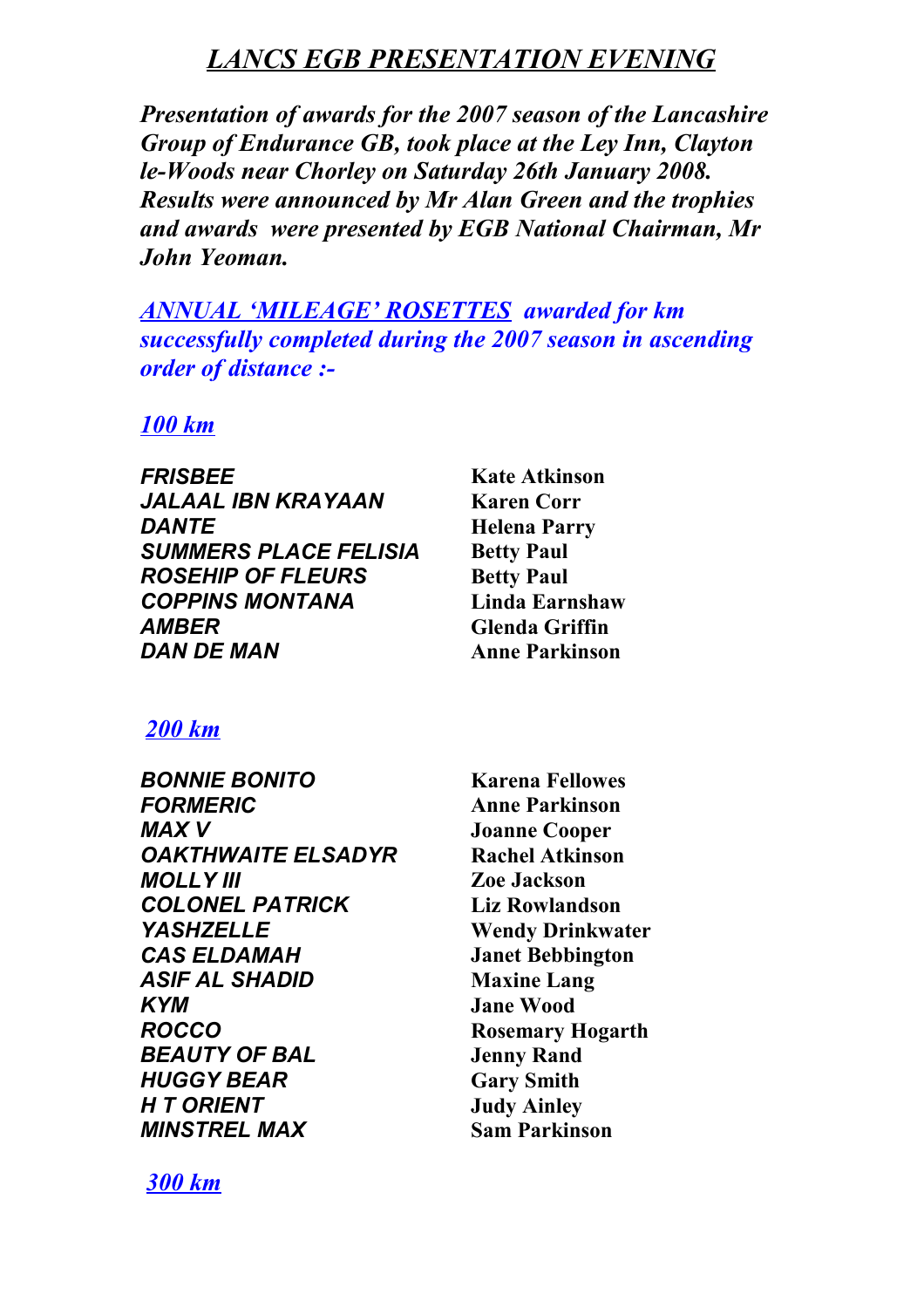*DOROCINA VALIANT BE* **Carol Edmondson** *ELINA OF RUSHBANK* **Helen Dawson** *JALAP DU SOMAIL* **Rachel Atkinson** *ESTA LEAH* **Jackie Lloyd** *RASSAM* **Anne Booth** *THE CONMAN* **Barbara Smith**

#### *4oo km*

*READWOOD RIFF RAFF* **Rachel Atkinson** *SPICE UP YOUR LIFE* **Kate Atkinson** *MOON MAGICIAN* **SueTaylor-Green**

*ZORRO NAZEERO* **TOISEACH FEASGAR Betty Paul** *KINGSLEY* **Pauline McCartney**

**Emma & Linda Cowperthwaite** 

*500 km*

*SHEDYKTA* **Lynne Jackson**

 *6oo km – the highest distance this year!*

# *FIRST TIME - LYNDA COWPERTHWAITE*

*\*\*\*\*\*\*\*\*\*\**

*CUMULATIVE ROSETTES - lifetime km completed - in ascending order of distance*

 *1000 km*

**ELINA OF RUSHBANK Helen Dawson READWOOD RIFF RAFF Rachel Atkinson SPICE UP YOUR LIFE Kate Atkinson COLONEL PATRICK Liz Rowlandson THE CONMAN Barbara Smith** 

*2000 km*

**FIRST TIME Linda Cowperthwaite DANTE Helena Parry**

*6000 km*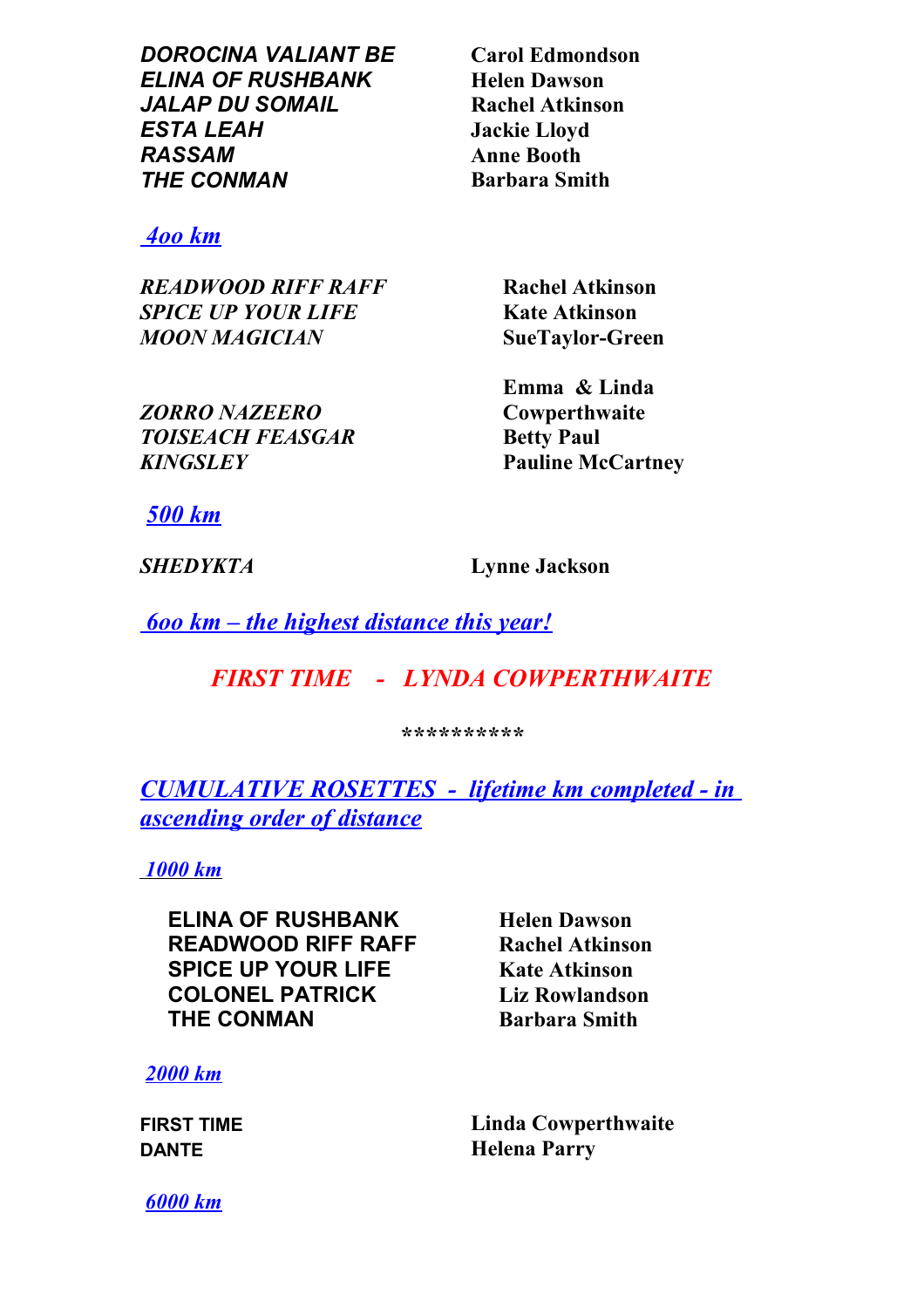*8000 km – an outstanding distance achieved!!!!!*

## **KINGSLEY and PAULINE McCARTNEY**

*\* \* \* \* \* \* \* \* \* \* \**

*TROPHIES FOR NON-COMPETITIVE RIDES*

1. *LANCASHIRE ROSEBUD TROPHY* **for the greatest number of Non-Competitive kilometres awarded to the best Horse or Pony ridden by a Junior Rider, 18 years old and under**

| $I^{st}$ | <b>Rebecca Paul</b> | <b>Summer's Place Felicia</b> |
|----------|---------------------|-------------------------------|
| $2^{nd}$ | <b>April Ngei</b>   | <b>Yealand Hoopla</b>         |

2. *LANCASHIRE ROSE TROPHY –* **Awarded to the best Horse or Pony ridden by a Senior Rider,(over 18 yrs) which has successfully completed the greatest number of non-competitive kms in EGB Lancs Group Social Rides**

| $I^{st}$        | <b>Lynne Jackson</b>     | <b>Shedykta</b>         |
|-----------------|--------------------------|-------------------------|
| 2 <sup>nd</sup> | <b>Betty Paul</b>        | <b>Toiseach Feasgar</b> |
| $3^{rd}$        | <b>Pauline McCartney</b> | <b>Kingsley</b>         |
| $4^{th}$        | <b>Barbara Smith</b>     | <b>The Conman</b>       |
| 5 <sup>th</sup> | <b>Janet Bebbington</b>  | <b>Cas Eldamah</b>      |
| 6 <sup>th</sup> | <b>Jenny Rand</b>        | <b>Beauty of Bal</b>    |

3. *APRIL PRIMROSE –* **Awarded to the Veteran Rider who is 60 years of age and older (1st January) who has successfully completed the greatest number of kms in EGB Lancs Group Social Rides**

| $I^{st}$        | <b>Betty Paul</b>       | <b>Rosehip of Fleurs &amp; Summers Place Felicia</b> |
|-----------------|-------------------------|------------------------------------------------------|
| $2^{nd}$        | <b>Barbara Smith</b>    | <b>The Conman</b>                                    |
| $3^{rd}$        | <b>Rosemary Hogarth</b> | <b>Rocco</b>                                         |
| A <sup>th</sup> | <b>Liz Rowlandson</b>   | <b>Colonel Patrick</b>                               |
|                 |                         |                                                      |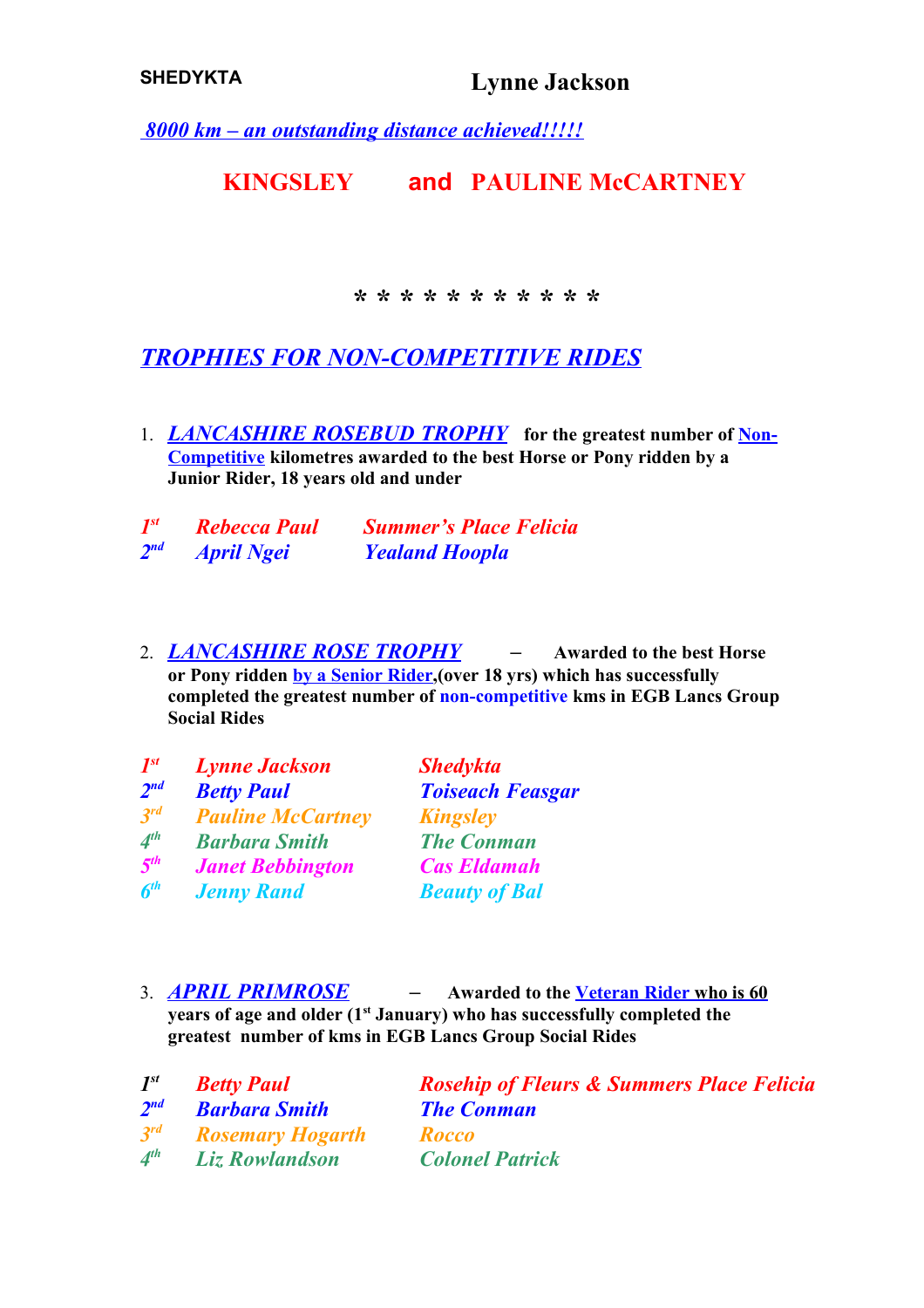4. *PENDLE SALVER –* **to the best Veteran non-competitive Horse or Pony, which is 18 years of age and older (1st January), and which has successfully completed the greatest number of non-competitive kms in EGB Lancs Group Rides**

| <b>Lynne Jackson</b>     | <b>Shedykta</b>       |
|--------------------------|-----------------------|
| <b>Pauline McCartney</b> | <b>Kingsley</b>       |
| <b>Maxine Lang</b>       | <b>Asif al Shadid</b> |
| <b>Gary Smith</b>        | <b>Huggy Bear</b>     |
| <b>Jane Wood</b>         | Kim                   |
| <b>Wendy Drinkwater</b>  | <b>Yashzelle</b>      |
|                          |                       |

5. *ARAB CUP –* **Awarded to the best Horse or Pony which is registered with the Arab Horse Society as a Pure, Part-bred or Anglo Arab, and which has successfully completed the greatest number of noncompetitive kms in EGB Lancs Group Rides**

| $\mathbf{I}^{st}$           | <b>Lynne Jackson</b>         | <b>Shedykta</b>       |
|-----------------------------|------------------------------|-----------------------|
| $2^{nd}$                    | <b>Janet Bebbington</b>      | <b>Cas Eldamah</b>    |
| $3^{rd}$                    | <b>Rosemary Hogarth</b>      | <b>Rocco</b>          |
| $\boldsymbol{\Lambda}^{th}$ | <b>Maxine Lang</b>           | <b>Asif el Shadid</b> |
| 5 <sup>th</sup>             | <b>Judy Ainley</b>           | <b>HT</b> Orient      |
|                             | 6 <sup>th</sup> Jackie Lloyd | <b>Esta Leah</b>      |

6. *TARKA TROPHY –* **For the best coloured Horse or Pony, which has successfully completed the greatest number of kms in all classes of EGB Lancs approved competitive and non-competitive rides. All rides to count. Only piebald and skewbald horses and ponies are eligible.**

| $I^{st}$ | <b>Sam Parkinson</b> |            | <b>Minstrel Max</b> |
|----------|----------------------|------------|---------------------|
| $2^{nd}$ | <b>Jane Wood</b>     | <b>Kym</b> |                     |

7. *WINSTON MEMORIAL –* **Awarded to the rider, new to Long Distance Riding in their first registered season, who has successfully completed the greatest number of kms in all classes of EGB Lancs approved competitive and non-competitive rides. Rider not to have ever been previously registered with any other endurance society** 

*1st st Glenda Griffin Amber*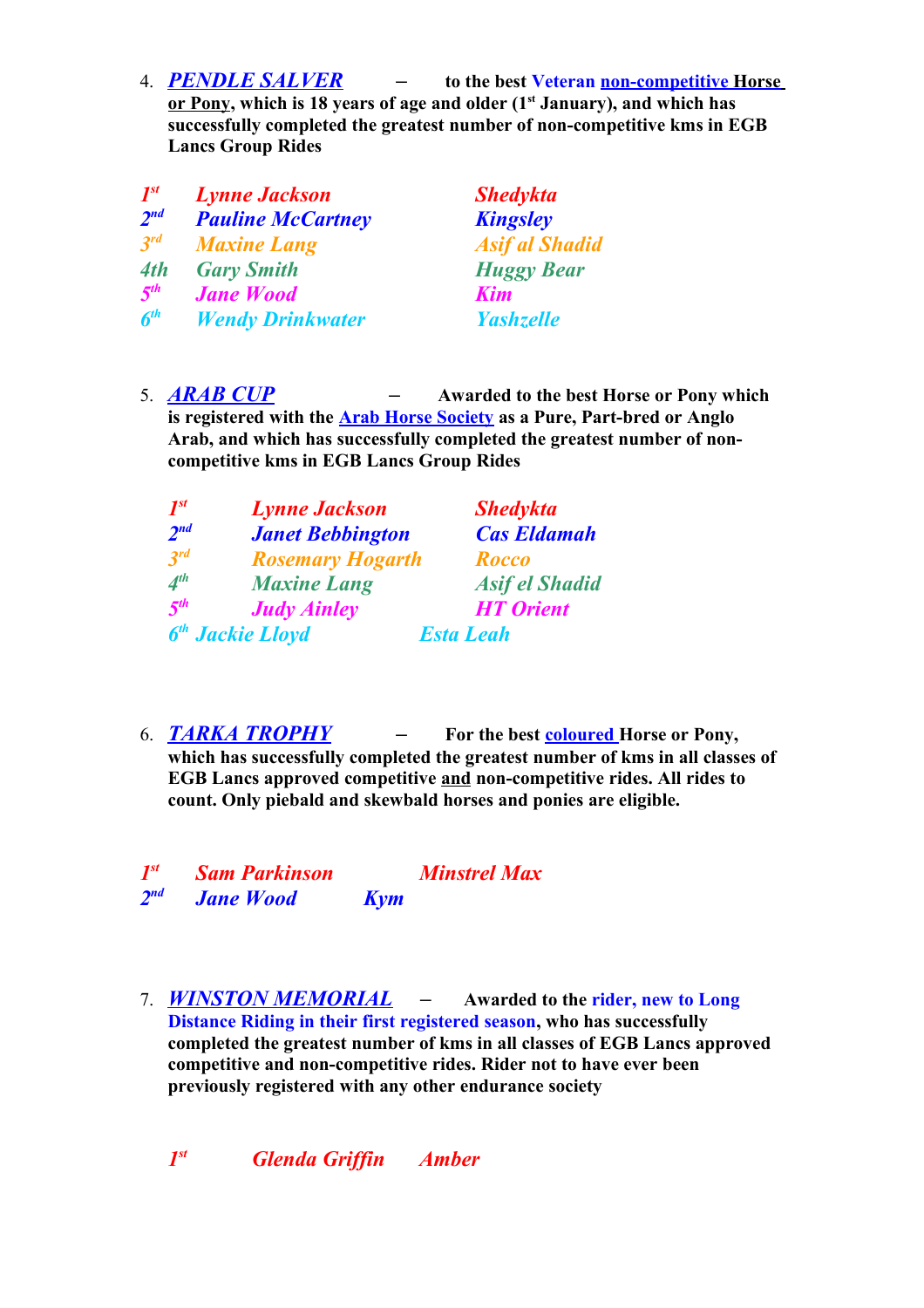8. *COLLEE MEMORIAL –* **Awarded to the best Veteran Horse or Pony who is 18 years of age and older (1st January), which has successfully completed the greatest number kms, in all classes of EGB competitive rides. All competitive kms to count.** 

 *1st Anne Parkinson Dan De Man*

*\* \* \* \* \* \* \* \* \* \* \**

### *TROPHIES FOR COMPETITIVE RIDES:-*

9. *HELME TROPHY –* **Awarded to the best competitive Horse or Pony gaining the highest number of points when ridden by a Junior Rider aged 8 to 17 years old (1st January), in graded rides only**

| $I^{st}$ | <b>Spice up your Life</b> | <b>Kate Atkinson</b> |
|----------|---------------------------|----------------------|
| $2^{nd}$ | <b>Frisbee</b>            | <b>Kate Atkinson</b> |

10. *YOUNG RIDER TROPHY –* **Awarded to the best competitive Horse or Pony gaining highest number of points when ridden by a Young Rider, aged 14 to 21years old ). All types of EGB competitive rides are eligible in line with National Young Rider classification, and best 10 rides to count**

*1 st Emma Cowperthwaite Zorro Nazeero*  $2<sub>nd</sub>$ 

*nd Alex Russell Oakthwaite Elsadyr*

11. *NOVICE TROPHY –* **Awarded to the best competitive Horse or Pony gaining the highest number of points in it's first season registered as a Novice horse/pony. Not to have previously competed in any other type of competitive ride, and not to have competed in rides of a distance greater than 45 km, with this or any other society, in this or in any previous season. In line with National Novice classification, only horses and ponies taking the 'slow track' novice route will be** 

| $I^{st}$        | <b>Formeric</b> | <b>Anne Parkinson</b> |
|-----------------|-----------------|-----------------------|
| 2 <sup>nd</sup> | <b>Frishee</b>  | <b>Kate Atkinson</b>  |
| $3^{rd}$        | <b>Rassam</b>   | <b>Anne Booth</b>     |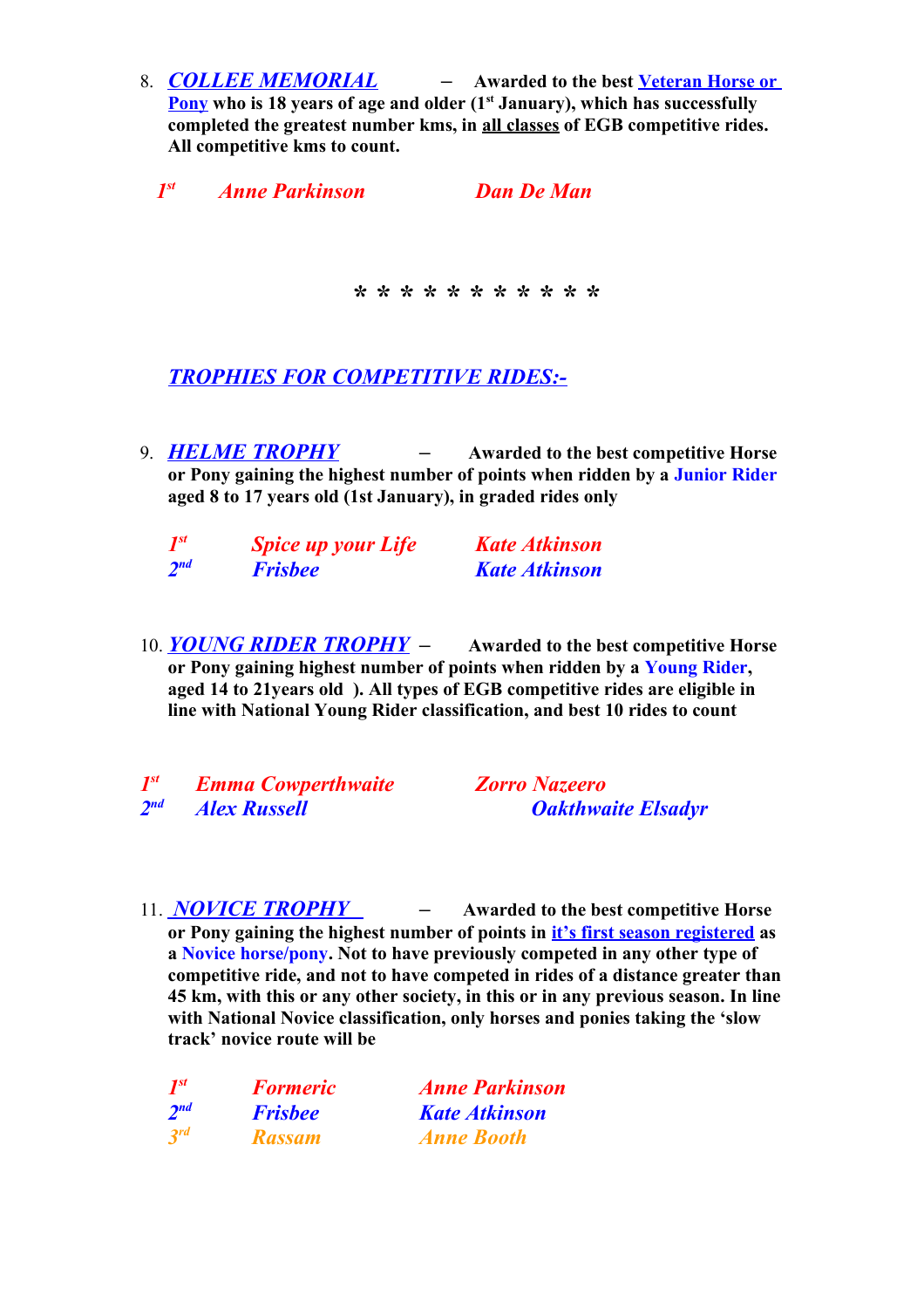12. *WILLOWSWEET TROPHY –* **Awarded to the best competitive**  Horse or Pony, seven years of age and under (on the 1<sup>st</sup> January), gaining the **highest number of points in all types of EGB competitive rides.** 

| $I^{st}$ | <b>Oakthwaite Elsadyr</b> | <b>Rachel Atkinson &amp; Alex Russell</b> |
|----------|---------------------------|-------------------------------------------|
| $2^{nd}$ | <b>Rassam</b>             | <b>Anne Booth</b>                         |

13. *AHS CUP –* **Awarded to the best competitive Horse or Pony which is registered with the Arab Horse Society as a Pure, Part-Bred, or Anglo Arab, which has gained the highest number of points in all classes of EGB competitive rides.. To be eligible for this trophy, copies of the current AHS Registration documents must be submitted with the kilometerage claim.**

| $\mathbf{1}^{\mathrm{st}}$ | <b>Linda Cowperthwaite</b>            | <b>First Time</b>         |
|----------------------------|---------------------------------------|---------------------------|
| 2 <sup>nd</sup>            | <b>Emma &amp; Linda Cowperthwaite</b> | <b>Zorro Nazeero</b>      |
| 3rd                        | <b>Carol Edmonson</b>                 | <b>Dorcina Valient Be</b> |
| 4 <sup>th</sup>            | <b>Rachel Atkinson</b>                | <b>Jalap Du Somail</b>    |
| 5 <sup>th</sup>            | <b>Sue Taylor-Green</b>               | <b>Moon Magician</b>      |
| 6 <sup>th</sup>            | <b>Rachel Atkinson/Alex Russell</b>   | <b>Oakthwaite Elsadyr</b> |

14. *NORAH TROPHY –* **Awarded to the best competitive Horse or Pony other than Pure, Part or Anglo Arabs either registered or not registered, gaining the highest number of points in all types of EGB competitive rides.** 

| $I^{st}$ | <b>Rachel Atkinson</b>  | <b>Readwood Riff Raff</b> |
|----------|-------------------------|---------------------------|
| $2^{nd}$ | <b>Kate Atkinson</b>    | <b>Spice up your Life</b> |
| $3^{rd}$ | <b>Kareena Fellowes</b> | <b>Bonnie Bonito</b>      |

15. *CUMBRIA ZA TROPHY –* **Awarded to the best competitive Horse or Pony, gaining the highest number of points in Set Speed and Graded Rides of 45 km (27 miles) and under only, when ridden by a senior rider..**

| 1 <sup>st</sup> | <b>Sue Taylor-Green</b>    | <b>Moon Magician</b>     |
|-----------------|----------------------------|--------------------------|
| 2 <sup>nd</sup> | <b>Anne Booth</b>          | <b>Rassam</b>            |
| 3 <sup>rd</sup> | <b>Anne Parkinson</b>      | <b>Formeric</b>          |
| 4 <sup>th</sup> | Linda & Emma Cowperthwaite | <b>Zorro Nazeero</b>     |
| 5 <sup>th</sup> | <b>Helen Dawson</b>        | <b>Elina of Rushbank</b> |
| 6 <sup>th</sup> | <b>Rachel Atkinson</b>     | <b>Jalap du Somail</b>   |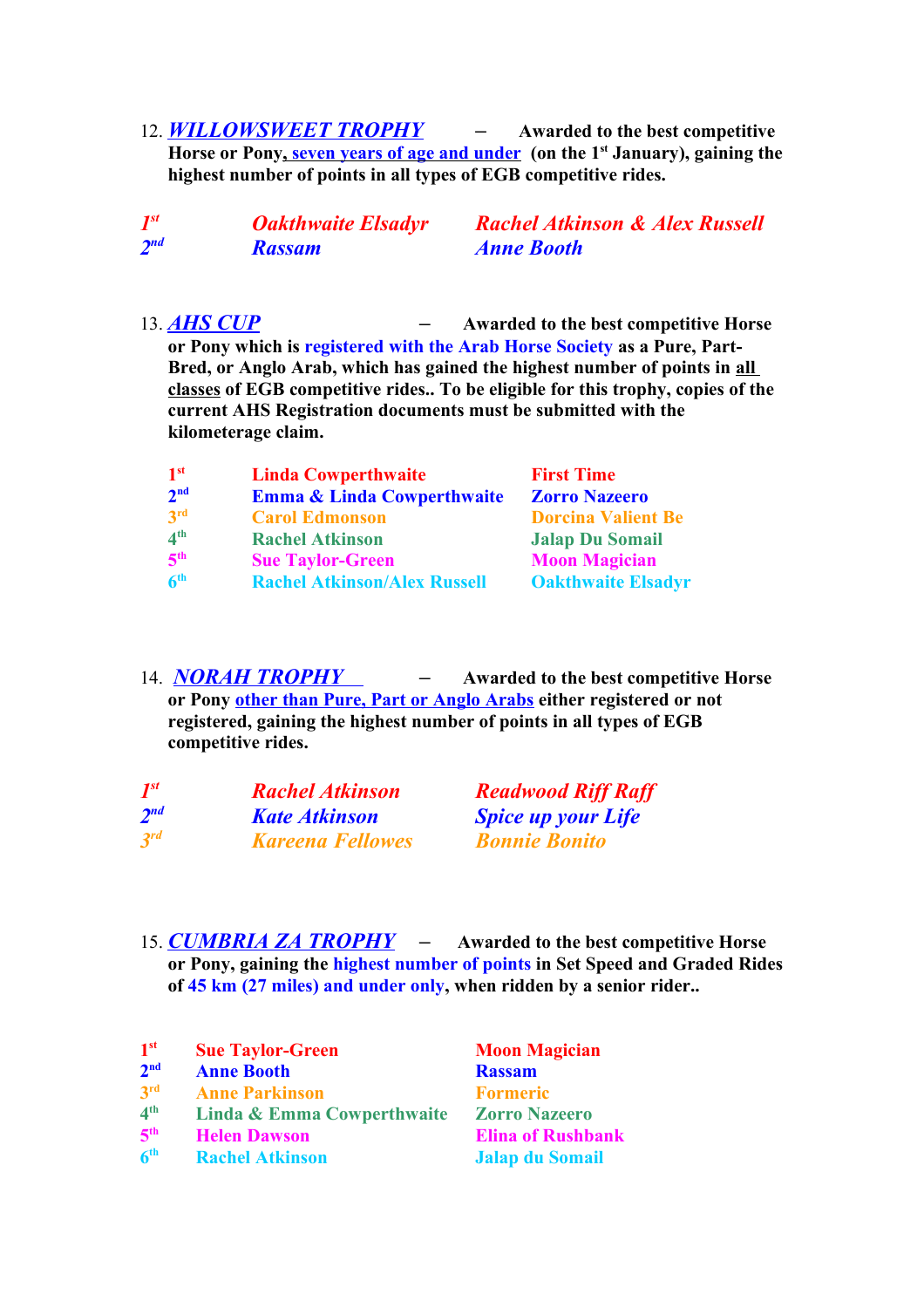16. *GRADED RIDE CHAMPION –* **Awarded to the best competitive Horse or Pony achieving the highest number of points in EGB Graded Rides when ridden by a senior rider. Intermediate and Advanced horses are eligible, but the horse/pony must not have competed in any Endurance Rides (ER classes) in the current season. Any distance to count.**

| $I^{st}$        | <b>Emma &amp; Linda Cowperthwaite</b> |  |
|-----------------|---------------------------------------|--|
| 2 <sup>nd</sup> | <b>Rachel Atkinson</b>                |  |
| $3^{rd}$        | <b>Sue Taylor-Green</b>               |  |
| 4 <sup>th</sup> | <b>Helen Dawson</b>                   |  |
| 5 <sup>th</sup> | <b>Kareena Fellowes</b>               |  |
| 6 <sup>th</sup> | <b>Anne Booth</b>                     |  |

*st Emma & Linda Cowperthwaite Zorro Nazeero*  $Jalap$  *du Somail Moon Magician Elina of Rushbank Bonnie Bonito th Anne Booth Rassam*

17. *ENDURANCE CHAMPION –* **For the best Endurance Horse or Pony, gaining highest number of points in EGB Endurance Rides only (all ER classes) only.** 

| $I^{st}$        | <b>Linda Cowperthwaite</b>      | <b>First Time</b>         |
|-----------------|---------------------------------|---------------------------|
| 2 <sup>nd</sup> | <b>Rachel Atkinson</b>          | <b>Readwood Riff Raff</b> |
|                 | 3 <sup>rd</sup> Carol Edmondson | <b>Dorcina Valient Be</b> |

18. *HIGHPOINT CHAMPION –* **Awarded to the overall champion competitive Horse or Pony, gaining the highest number of points achieved in any types of EGB competitive ride. Best 10 rides to count.**

| $\mathbf{I}^{st}$     | <b>Linda Cowperthwaite</b>              | <b>First Time</b>         |
|-----------------------|-----------------------------------------|---------------------------|
| 2 <sup>nd</sup>       | <b>Rachel Atkinson</b>                  | <b>Readwood Riff Raff</b> |
| $3^{rd}$              | <b>Emma &amp; Linda Cowperthwaite</b>   | <b>First Time</b>         |
| $\boldsymbol{A}^{th}$ | <b>Kate Atkinson</b>                    | <b>Spice up your Life</b> |
| 5 <sup>th</sup>       | <b>Carol Edmonson</b>                   | <b>Dorcina Valient Be</b> |
| 6 <sup>th</sup>       | <b>Rachel Atkinson</b>                  | <b>Jalap du Somail</b>    |
| 7 <sup>th</sup>       | <b>Sue Taylor-Green</b>                 | <b>Moon Magician</b>      |
| $\mathbf{R}^{th}$     | <b>Alex Russell&amp;Rachel Atkinson</b> | <b>Oakthwaite Elsadyr</b> |
| $q^{th}$              | <b>Helen Dawson</b>                     | <b>Elina Of Rushbank</b>  |
| $10^{th}$             | <b>Kareena Fellowes</b>                 | <b>Bonnie Bonito</b>      |